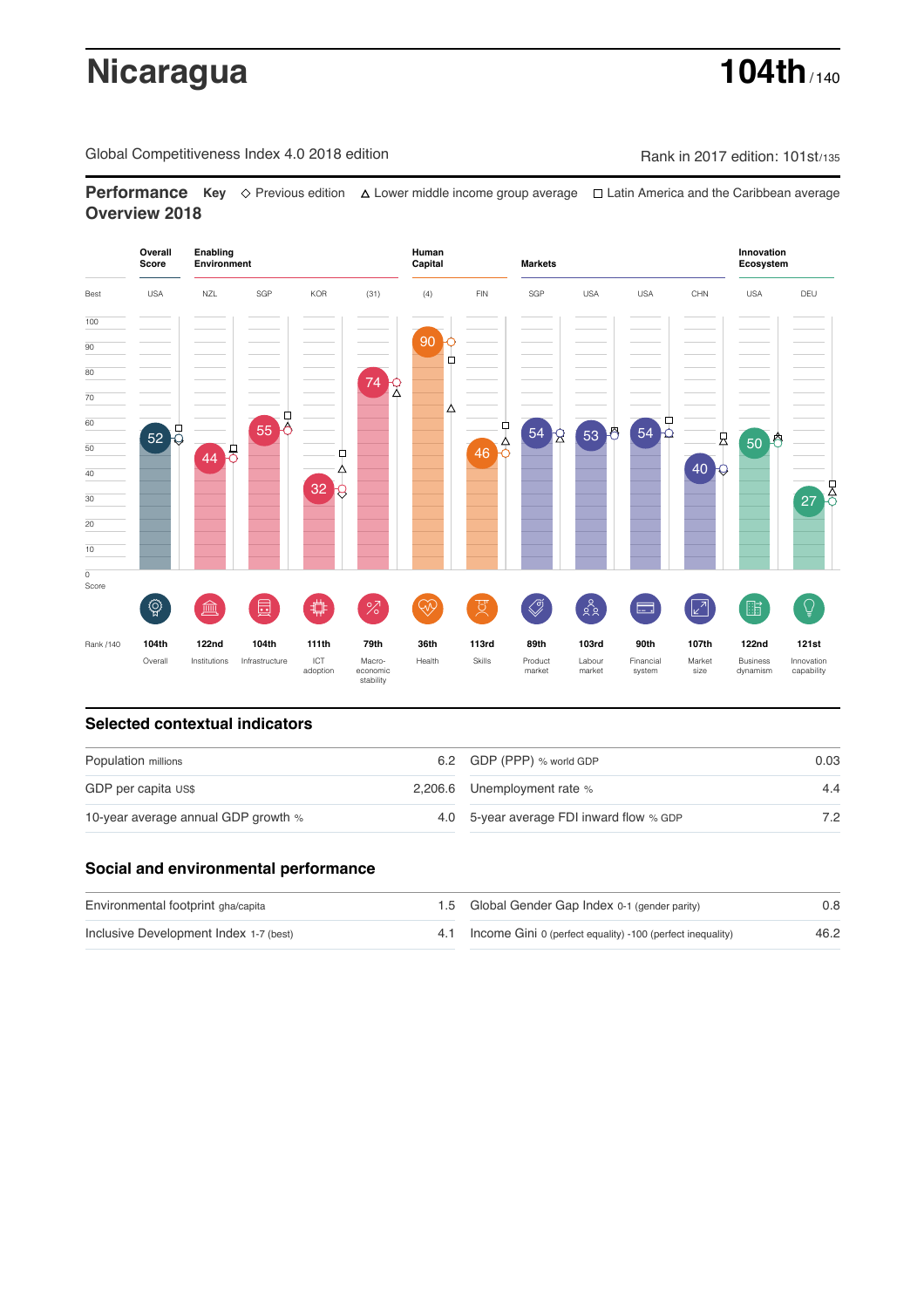# **Nicaragua 104th**/140

| <b>Index Component</b>                                                   | Value                    | Score *              | Rank/140 | <b>Best Performer</b>       |
|--------------------------------------------------------------------------|--------------------------|----------------------|----------|-----------------------------|
| Pillar 1: Institutions 0-100 (best)                                      | $\overline{a}$           | 43.9 ↓               | 122      | <b>New Zealand</b>          |
| 1.01 Organized crime 1-7 (best)                                          | 5.6                      | 76.3 ↑               | 25       | Finland                     |
| 1.02 Homicide rate /100,000 pop.                                         | 7.4                      | 76.7 ↑               | 104      | Multiple (9)                |
| 1.03 Terrorism incidence 0 (very high) -100 (no incidence)               | 99.9                     | $99.9$ 1             | 49       | Multiple (24)               |
| 1.04 Reliability of police services 1-7 (best)                           | 4.1                      | 50.9 $\sqrt{ }$      | 91       | Finland                     |
| 1.05 Social capital 0-100 (high)                                         | 49.9                     | 49.9 ↓               | 73       | Australia                   |
| 1.06 Budget transparency 0-100 (best)                                    | 92.3                     | $92.3 =$             | 4        | Multiple (2)                |
| 1.07 Judicial independence 1-7 (best)                                    | 1.6                      | 10.6 $\uparrow$      | 138      | Finland                     |
| 1.08 Efficiency of legal framework in challenging regulations 1-7 (best) | 2.1                      | 18.3 $\sqrt{ }$      | 133      | Finland                     |
| 1.09 Freedom of the press 0-100 (worst)                                  | 30.4                     | 69.6 ↑               | 73       | Norway                      |
| 1.10 Burden of government regulation 1-7 (best)                          | 3.0                      | 33.2 $\uparrow$      | 105      | Singapore                   |
| 1.11 Efficiency of legal framework in settling disputes 1-7 (best)       | 2.3                      | 21.0 $\uparrow$      | 130      | Singapore                   |
| 1.12 E-Participation Index 0-1 (best)                                    | 0.39                     | 38.8 $\sqrt{ }$      | 117      | Multiple (3)                |
| 1.13 Future orientation of government 1-7 (best)                         | 3.0                      | 32.7 $\sqrt{ }$      | 116      | Singapore                   |
| 1.14 Incidence of corruption 0-100 (best)                                | 26.0                     | $26.0 =$             | 127      | New Zealand                 |
| 1.15 Property rights 1-7 (best)                                          | 3.6                      | 43.2 ↑               | 119      | Finland                     |
| 1.16 Intellectual property protection 1-7 (best)                         | 3.2                      | 37.2 $\sqrt{ }$      | 125      | Finland                     |
| 1.17 Quality of land administration 0-30 (best)                          | 6.5                      | $21.7 =$             | 128      | Singapore                   |
| 1.18 Strength of auditing and reporting standards 1-7 (best)             | 4.5                      | 57.7 $\sqrt{ }$      | 80       | Finland                     |
| 1.19 Conflict of interest regulation 0-10 (best)                         | 4.0                      | $40.0 =$             | 121      | Multiple (2)                |
| 1.20 Shareholder governance 0-10 (best)                                  | 3.0                      | $30.0 =$             | 131      | Kazakhstan                  |
| 員                                                                        |                          | $55.2$ ↑             | 104      | Singapore                   |
| Pillar 2: Infrastructure 0-100 (best)                                    | 48.6                     | $48.6 =$             | 95       | <b>United States</b>        |
| 2.01 Road connectivity index 0-100 (best)                                | 4.2                      | 53.8 $\sqrt{ }$      | 60       | Singapore                   |
| 2.02 Quality of roads 1-7 (best)                                         | n/a                      | n/a                  | n/a      |                             |
| 2.03 Railroad density km of roads/square km                              |                          |                      |          | Multiple (20)               |
| 2.04 Efficiency of train services 1-7 (best)                             | 2.0                      | 16.4 $\uparrow$      | 120      | Switzerland                 |
| 2.05 Airport connectivity score                                          | 5,604.7                  | 26.3 $\sqrt{ }$      | 113      | Multiple (8)                |
| 2.06 Efficiency of air transport services 1-7 (best)                     | 3.7                      | 45.1 $\sqrt{ }$      | 110      | Singapore                   |
| 2.07 Liner Shipping Connectivity Index 0-157.1 (best)                    | 8.7                      | 8.7 $\downarrow$     | 89       | Multiple (4)                |
| 2.08 Efficiency of seaport services 1-7 (best)                           | 3.2                      | 36.4 $\sqrt{ }$      | 99       | Singapore                   |
| 2.09 Electrification rate % pop.                                         | 89.0                     | 89.0 个               | 101      | Multiple (66)               |
| 2.10 Electric power transmission and distribution losses % output        | 18.2                     | 85.2 ↑               | 109      | Multiple (9)                |
| 2.11 Exposure to unsafe drinking water % pop.                            | 21.0                     | $80.6 =$             | 97       | Multiple (23)               |
| 2.12 Reliability of water supply 1-7 (best)                              | 3.5                      | 41.2 $\sqrt{ }$      | 115      | Switzerland                 |
| ₽<br>Pillar 3: ICT adoption 0-100 (best)                                 | $\overline{a}$           | 32.0 $\uparrow$      | 111      | Korea, Rep.                 |
| 3.01 Mobile-cellular telephone subscriptions /100 pop.                   | 131.6                    | $100.0 =$            | 37       | Multiple (68)               |
| 3.02 Mobile-broadband subscriptions /100 pop.                            | 30.4                     | n/a                  | 110      | <b>United Arab Emirates</b> |
| 3.03 Fixed-broadband Internet subscriptions /100 pop.                    | 3.4                      | 6.8 $\uparrow$       | 94       | Switzerland                 |
| 3.04 Fibre Internet subscriptions /100 pop.                              | n/a                      | n/a                  | n/a      | Korea, Rep.                 |
| 3.05 Internet users % pop.                                               | 24.6                     | 24.6 ↑               | 113      | Iceland                     |
| ℅<br>Pillar 4: Macroeconomic stability 0-100 (best)                      | $\overline{a}$           | 74.0 ↓               | 79       | Multiple (31)               |
| 4.01 Inflation annual % change                                           | 3.7                      | $100.0 =$            | 1        | Multiple (74)               |
| 4.02 Debt dynamics 0-100 (best)                                          | 48.1                     | 48.1 ↓               | 96       | Multiple (36)               |
| Qiy<br>Pillar 5: Health 0-100 (best)                                     |                          | $90.4 \text{ A}$     | 36       | Multiple (4)                |
| 5.01 Healthy life expectancy years                                       | 68.9                     | 90.4 $\uparrow$      | 35       | Multiple (4)                |
| 섯<br>Pillar 6: Skills 0-100 (best)                                       | $\overline{\phantom{0}}$ | 45.5 $\sqrt{ }$      | 113      | <b>Finland</b>              |
| 6.01 Mean years of schooling Years                                       | 6.3                      | $42.0 =$             | 111      | Finland                     |
| 6.02 Extent of staff training 1-7 (best)                                 | 3.4                      | 40.4 $\downarrow$    | 115      | Switzerland                 |
| 6.03 Quality of vocational training 1-7 (best)                           | 3.1                      | $34.3 \; \downarrow$ | 134      | Switzerland                 |
| 6.04 Skillset of graduates 1-7 (best)                                    | 3.3                      | 37.8 $\sqrt{ }$      | 132      | Switzerland                 |
| 6.05 Digital skills among population 1-7 (best)                          | 3.2                      | $36.4 +$             | 127      | Sweden                      |
| 6.06 Ease of finding skilled employees 1-7 (best)                        | 3.3                      | 38.6 $\sqrt{ }$      | 126      | <b>United States</b>        |
| 6.07 School life expectancy Years                                        | 11.7                     | $65.0 =$             | 103      | Multiple (9)                |
| 6.08 Critical thinking in teaching 1-7 (best)                            | 2.6                      | $25.9 +$             | 124      | <b>United States</b>        |
| 6.09 Pupil-to-teacher ratio in primary education Ratio                   | 30.2                     | $49.5 =$             | 105      | Multiple (6)                |